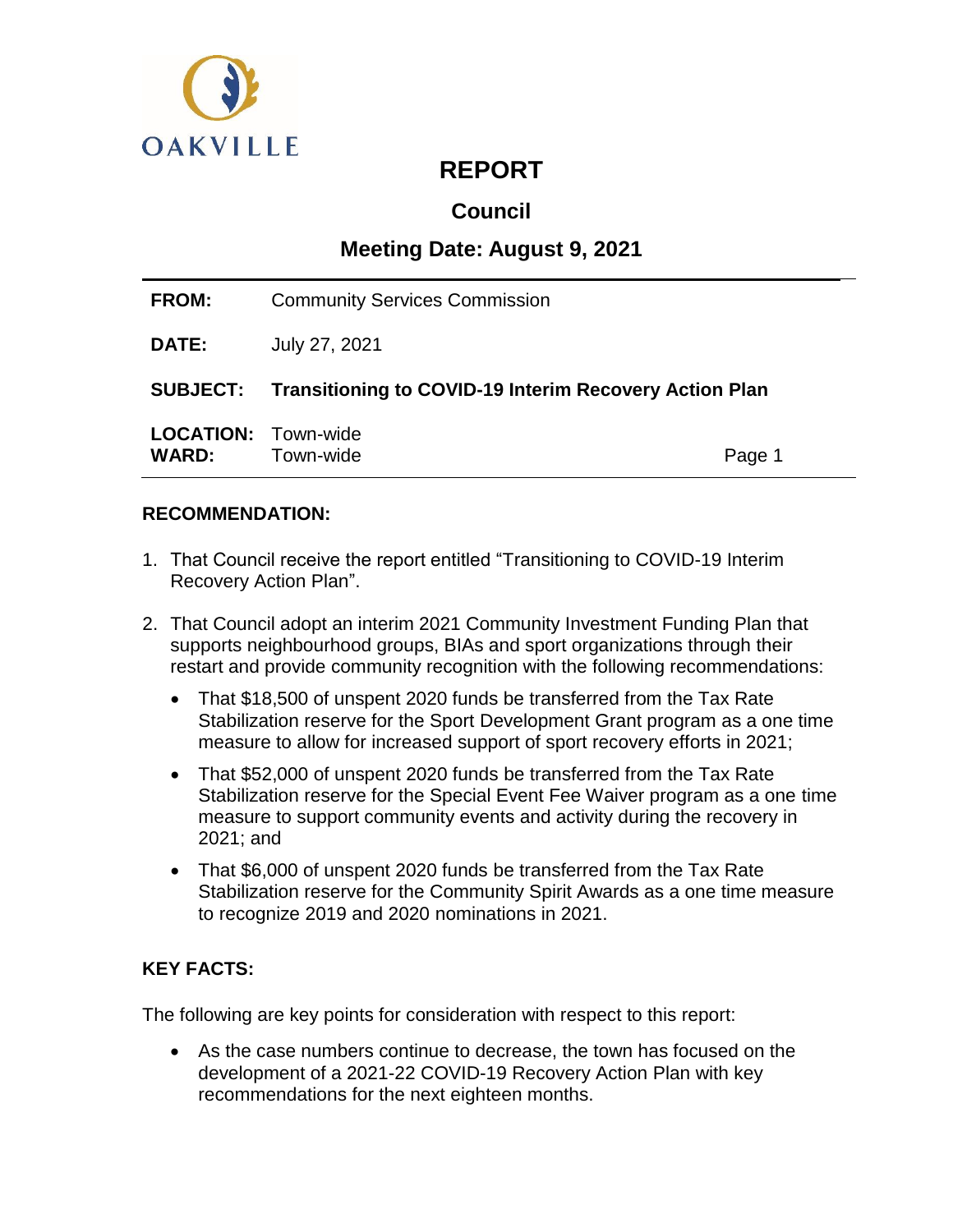• The Plan focuses on strategic actions being taken in five key areas:

\_\_\_\_\_\_\_\_\_\_\_\_\_\_\_\_\_\_\_\_\_\_\_\_\_\_\_\_\_\_\_\_\_\_\_\_\_\_\_\_\_\_\_\_\_\_\_\_\_\_\_\_\_\_\_\_\_\_\_\_\_\_\_\_\_\_\_\_\_\_\_\_\_\_\_\_\_\_\_\_\_\_\_\_\_\_\_\_\_\_

- o Restoring our community vibrancy;
- o Supporting our local businesses;
- o Keeping our community safe;
- o Keeping our corporation resilient; and
- o Preserving our strong financial health.
- The town has introduced a number of innovations over the course of the pandemic which will be reviewed for longer term viability and integrated where appropriate as part of our business model;
- The town will continue to introduce innovations to further enhance business continuity and expand access to services.
- Many of the current Council Strategic Directions, plans and strategies can be leveraged to support recovery and "build back better" initiatives.

#### **BACKGROUND:**

Our world has been irrevocably changed by the ongoing COVID- 19 global pandemic declared on Friday, March 13, 2020 by the World Health Organization. Both the Town of Oakville and our residents and businesses have had to respond to rapidly evolving circumstances for the past few months. Through an extraordinary, collaborative effort, our community has been able to sustain a strong, positive response throughout the pandemic.

The town's Emergency Operations Committee (EOC) began monitoring the international situation as a result of media reports on emerging risks arising from COVID-19 cases in January 2020. Behind the scenes preparation for a potential pandemic began in early February. The Emergency Control Group (ECG) was formally activated on March 9, 2020 when it became apparent that a COVID-19 pandemic could have significant impact on town operations. The Province of Ontario declared a State of Emergency on March 17, 2020 and Mayor Rob Burton declared a local State of Emergency under the *Ontario Emergency Management Civil Protection Act* on March 24, 2020. The town's emergency response was prescribed by provincial regulations and all services were impacted by COVID-19 measures. The local business community was also severely impacted by provincially-mandated closures to slow the spread of COVID-19.

On May 25, 2020, Council approved a report from Mayor Burton entitled: COVID-19 Recovery Framework" which focused on restoration of town services after the first wave. The return to service efforts were informed by key directions on prioritization, community benefits, long term financial sustainability and safety for all. Since then,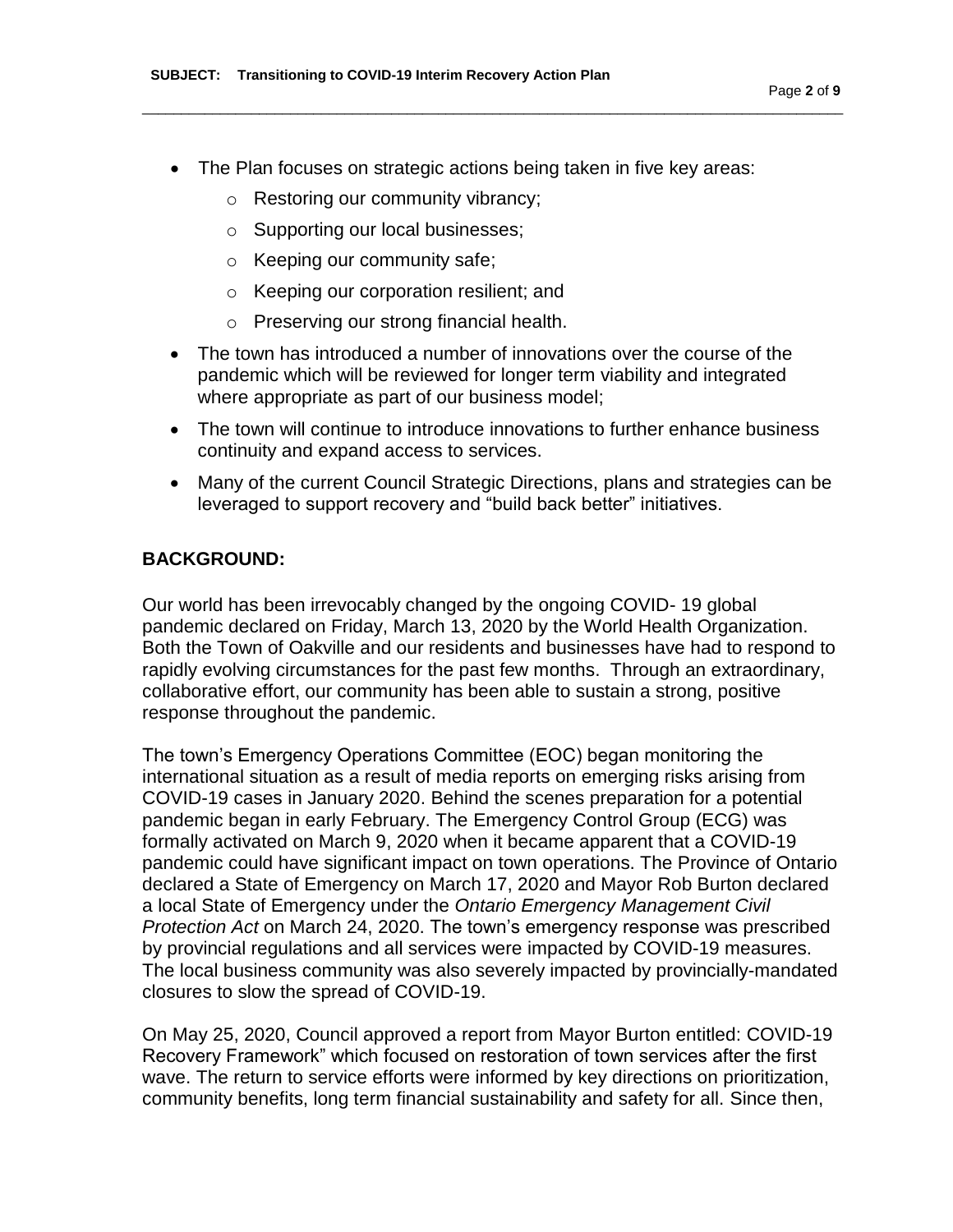the province has experienced a significant second and third wave with services being shut down and then restored as per provincial direction.

\_\_\_\_\_\_\_\_\_\_\_\_\_\_\_\_\_\_\_\_\_\_\_\_\_\_\_\_\_\_\_\_\_\_\_\_\_\_\_\_\_\_\_\_\_\_\_\_\_\_\_\_\_\_\_\_\_\_\_\_\_\_\_\_\_\_\_\_\_\_\_\_\_\_\_\_\_\_\_\_\_\_\_\_\_\_\_\_\_\_

With the accelerated provincial vaccine rollout well underway and provincial and local COVID-19 cases declining, the town can return to its focus on recovery and planning for transition to the "new normal".

Staff have been monitoring COVID-19 trends in international jurisdictions such as the United Kingdom and other parts of Europe to help predict future challenges and potential changes in the community. In light of the current pattern of fourth waves being experienced in these countries, the Recovery Committee is not recommending the removal of the local Emergency Order at this time as local communities have not yet reached the provincial second vaccine target. The Recovery Committee will review vaccination rates, as well as other datasets, in the fall to recommend timing of its removal. It should be noted that a review of the current Emergency Plan will be conducted in 2022 to refresh key assumptions, identify lessons learned throughout the pandemic and incorporate successful innovations.

This report from the Recovery Committee represents a continuation of the work outlined in the Mayor's initial Council report and ongoing efforts to normalize services and operations in 2021/22 to support community recovery.

## **COMMENT/OPTIONS:**

The town will continue to take a strategic approach to the restoration of community services and management of internal recovery plans to reflect evolving provincial public health directives, legislative changes and local circumstances. The corporation wants to ensure it remains nimble and responsive to new opportunities and manages risks in a prudent and thoughtful manner. The Recovery Action Plan builds on Council's Strategic Directions, plans and strategies to support recovery and "build back better" initiatives. Staff will validate assumptions, refine for the recovery phase and where appropriate, accelerate the implementation of recommendations.

The town has been an active partner in effective, regional coordination with Halton municipal partners and the broader GTHA Recovery and Prosperity Alliance since the start of the pandemic. The town will continue to coordinate its recovery efforts with all municipal partners where appropriate over the longer term to leverage opportunities and advocate for funding and influence policy. All of this work has been informed by the following:

• Protecting the health and safety of public and staff;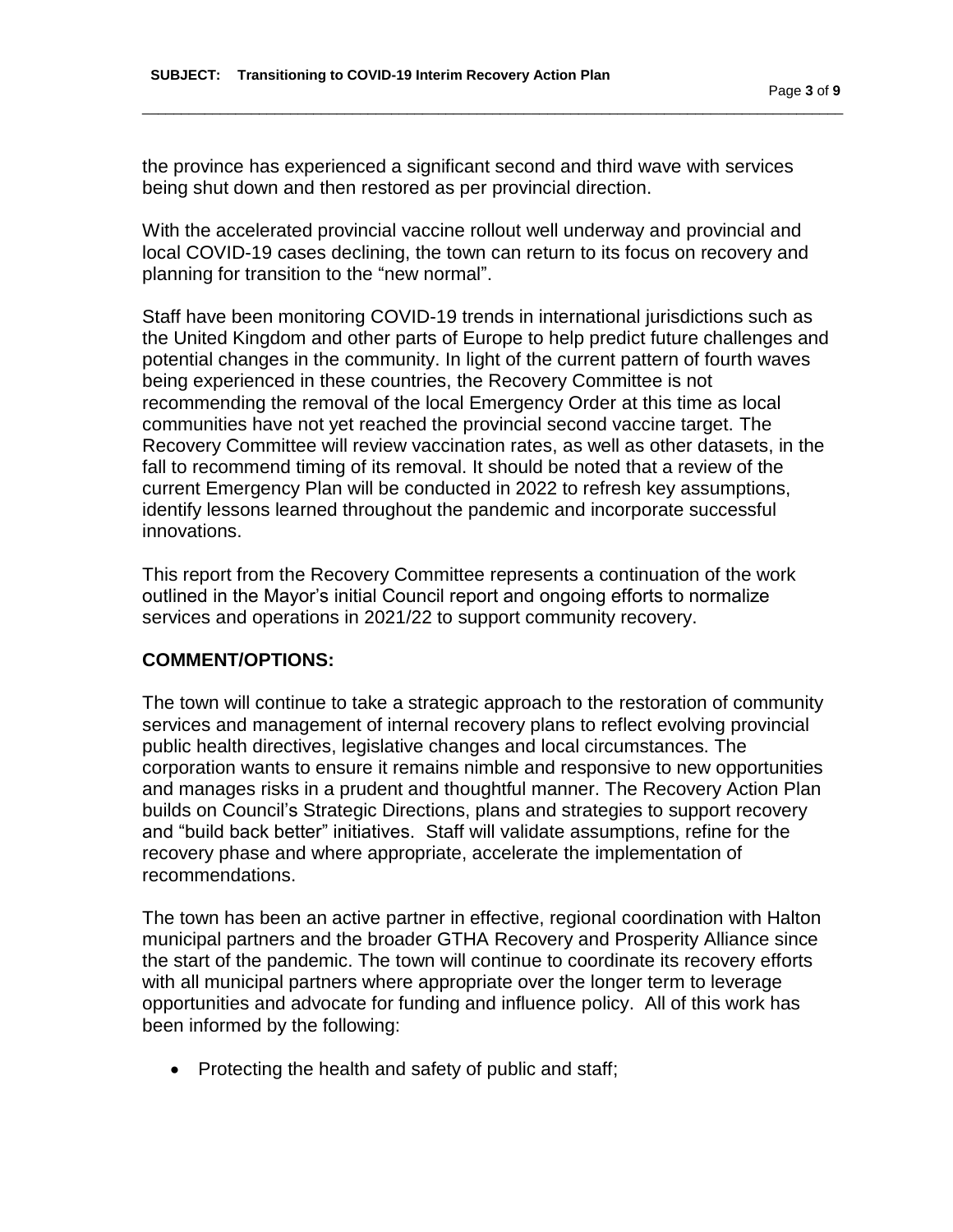Enhancing organizational resiliency and business continuity –" Build Back Better" for future emergencies;

\_\_\_\_\_\_\_\_\_\_\_\_\_\_\_\_\_\_\_\_\_\_\_\_\_\_\_\_\_\_\_\_\_\_\_\_\_\_\_\_\_\_\_\_\_\_\_\_\_\_\_\_\_\_\_\_\_\_\_\_\_\_\_\_\_\_\_\_\_\_\_\_\_\_\_\_\_\_\_\_\_\_\_\_\_\_\_\_\_\_

- Ensuring strong financial sustainability;
- Continuing the accelerated modernization of services, leveraging innovations and supporting stronger business continuity efforts as outlined in the Digital Oakville Plan;
- Planning for a successful transition to the "new normal";
- Leveraging the current Council Strategic Directions, existing plans and strategies to support recovery and "build back better" initiatives; and
- Advancing Council's strategic goals of service excellence, diversity and inclusion and climate change action plans.

The Plan focuses on strategic actions being taken in five key areas:

- Restoring our community vibrancy;
- Supporting our local businesses;
- Keeping our community safe;
- Keeping our corporation resilient; and
- Preserving our strong financial health.

#### **Restoring our Community Vibrancy**

The town is committed to supporting the restoration and transformation of community services, reestablishment of vibrant neighbourhood activities in the sport and cultural communities through the implementation of the following recommendations:

- Scale community programs and services to reflect current provincial capacity limits and evolving community demand while maintaining appropriate safety protocols for the public and staff;
- Integrate new innovations developed during the pandemic in a new hybrid model of service delivery such as digital programming in Recreation and Culture, Fire Prevention and Oakville Public Library;
- Expand the digital services offerings of the town;
- Create arrangements to support temporary community models of service delivery for non-profit and commercial operators such as establishing designated outdoor fitness locations and extension of permitted sports field use to end of October 2021;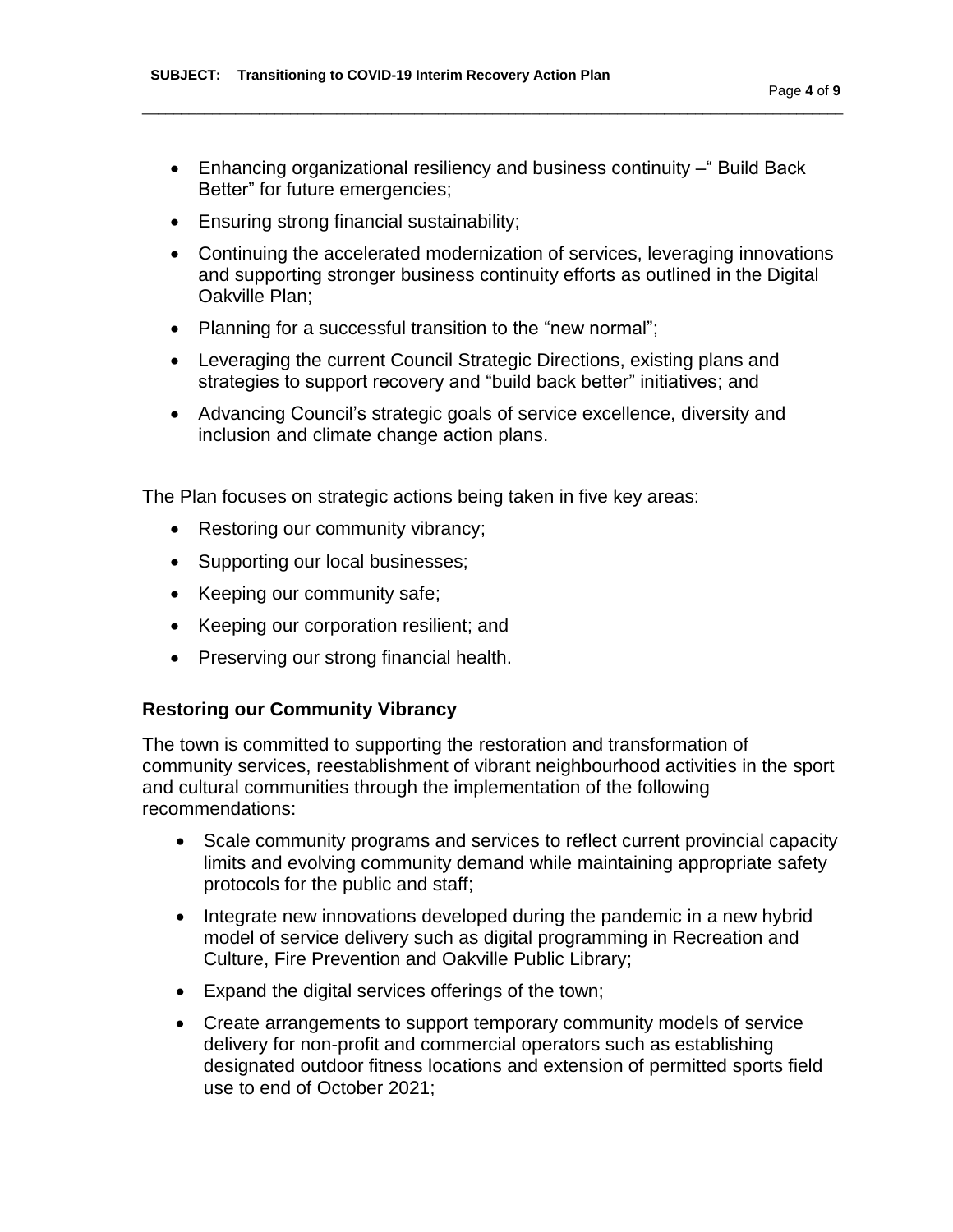• Implement a 2021 interim Community Investment Plan that supports neighbourhood groups, BIAs and sport organizations in their restart plans through the funding combination of unspent 2020 funds with approved 2021 dollars;

\_\_\_\_\_\_\_\_\_\_\_\_\_\_\_\_\_\_\_\_\_\_\_\_\_\_\_\_\_\_\_\_\_\_\_\_\_\_\_\_\_\_\_\_\_\_\_\_\_\_\_\_\_\_\_\_\_\_\_\_\_\_\_\_\_\_\_\_\_\_\_\_\_\_\_\_\_\_\_\_\_\_\_\_\_\_\_\_\_\_

- Provide well deserved community recognition for critical volunteer efforts through a special Community Spirit award event that recognizes 2019 and 2020 nominations;
- Enhance partnerships with community organizations and other levels of government to support recovery and re-engagement of our citizens in reestablishment of vibrant neighbourhood activity through initiatives such as the review of the Special Events Strategy with an inclusion and diversity lens in 2022;
- Explore innovative Ride on Demand Pilots for Oakville Transit (new On-Demand scheduling software and Mobile App) in 2021;
- Introduce a marketing strategy to encourage the public to return to using transit as a safe travel option;
- Adapt program and service delivery models in a cost-effective way to respond to shifting usage/demand patterns and community preferences with a strong inclusion and diversity lens through strategic work such as the Recreation Service Review, and Oakville Public Library Strategic Plan;
- Deliver a modified Winter Recreation Strategy for the 2021/22 season to reflect current provincial regulations; and
- Work with the Halton Community Safety and Wellbeing Steering Committee on critical initiatives to support community groups in their restart efforts to assist vulnerable populations.

## **Supporting our Local Businesses**:

A number of initiatives have either been implemented or are in the planning stages to support local business and the three Business Improvement Areas through advocacy efforts, accelerated digital transformation and support for temporary innovations. They are as follows:

- Staff continue to support the recovery and resilience initiatives arising from the advocacy work of the Mayor's Economic Taskforce for the following recommendations for local business:
	- o Continuation of federal wage and rent subsidies for business;
	- o Allowance for new businesses to access COVID support programs (those that are currently ineligible);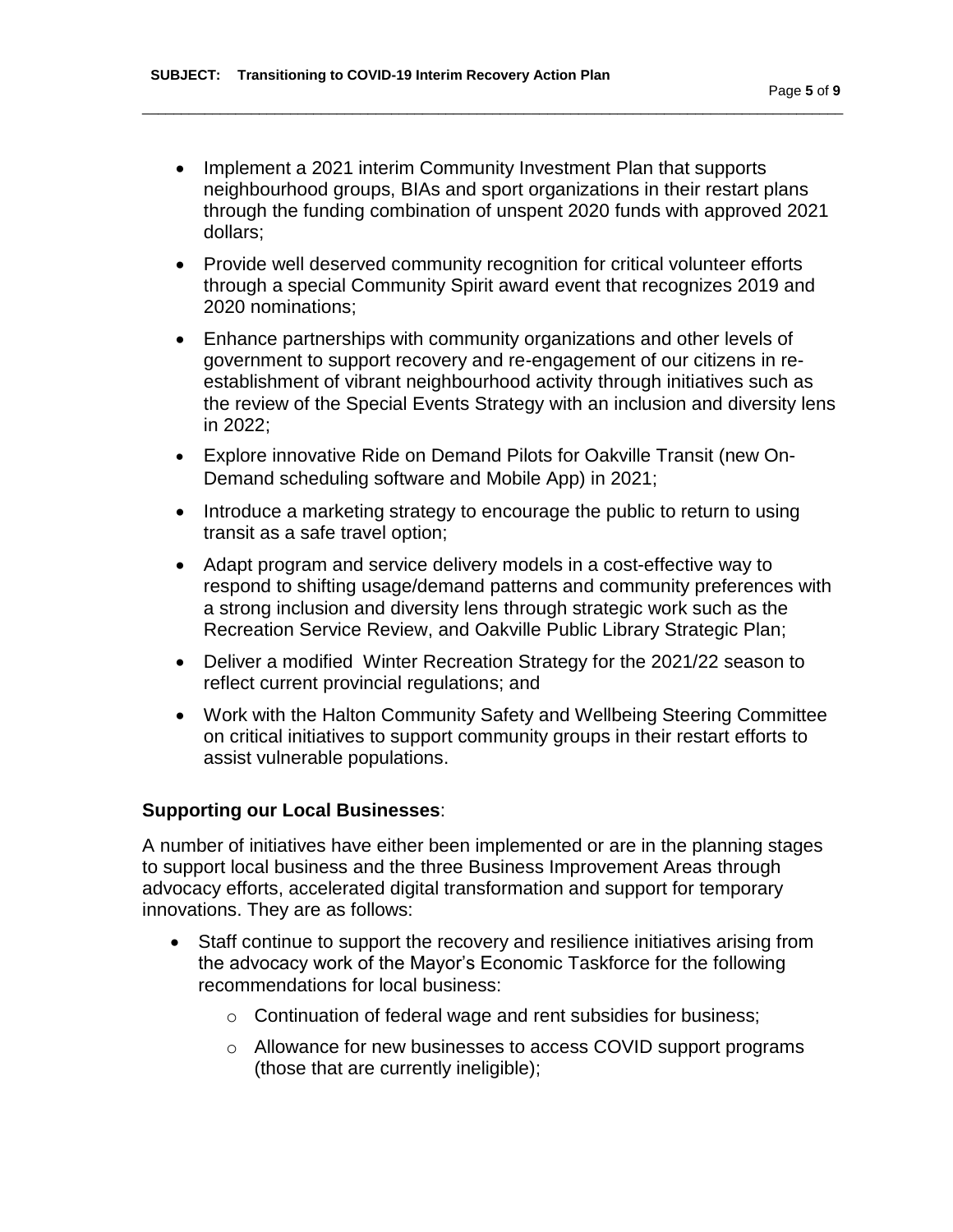- o Financial support from other levels of government for large industries impacted by COVID;
- o Extension of funding for Digital Main Street Program; and

\_\_\_\_\_\_\_\_\_\_\_\_\_\_\_\_\_\_\_\_\_\_\_\_\_\_\_\_\_\_\_\_\_\_\_\_\_\_\_\_\_\_\_\_\_\_\_\_\_\_\_\_\_\_\_\_\_\_\_\_\_\_\_\_\_\_\_\_\_\_\_\_\_\_\_\_\_\_\_\_\_\_\_\_\_\_\_\_\_\_

- o Opening of borders to facilitate travel.
- To better support the development industry through recovery, we are implementing:
	- $\circ$  24/7 digital option for applications, permits and licenses for planning, development, building, business, parking and community-related permits in 2021; and
		- 24/7 digital option to request building inspections.

Other areas of support recommended for the local business community include:

- Explore options for use of town's portion of the Municipal Accommodation Tax (MAT) revenue for tourism restart efforts;
- Extend the patio program including permit fee waivers and use of town lands throughout 2022, along with a staff assessment regarding constraints, community input, and any further changes to AGCO regulations;
- Continue to support curb-side pick-up spaces in BIAs to allow for customers to easily access businesses in 2022;
- Extend taxicab model year limits to address industry concerns in 2021;
- Continue partnership with Oakville Chamber of Commerce for the distribution of Rapid Antigen Test kits;
- Expedite the approval process for business licences through digital transformation;
- Implement marketing campaign in partnership with BIAs, Chamber of Commerce and Visit Oakville to shop/dine locally in support of reopening; and
- Continue to provide timely and accurate information to business on federal, provincial, and regional changes and funding opportunities.

#### **Keeping Our Community Safe:**

Our beautiful park and trail system saw unprecedented use by the public both in 2020 and 2021 creating significant parking and traffic problems. This created challenges for the Municipal Enforcement team. Several innovative initiatives were introduced in partnership with Halton Region Public Health, Halton Region Police Service, Oakville Fire Services and the Multi Ministry Taskforce to address the issues of overcrowding, congregation over provincial capacity limits, beach bonfires, illegal parking. The approach has required a suite of actions to be undertaken: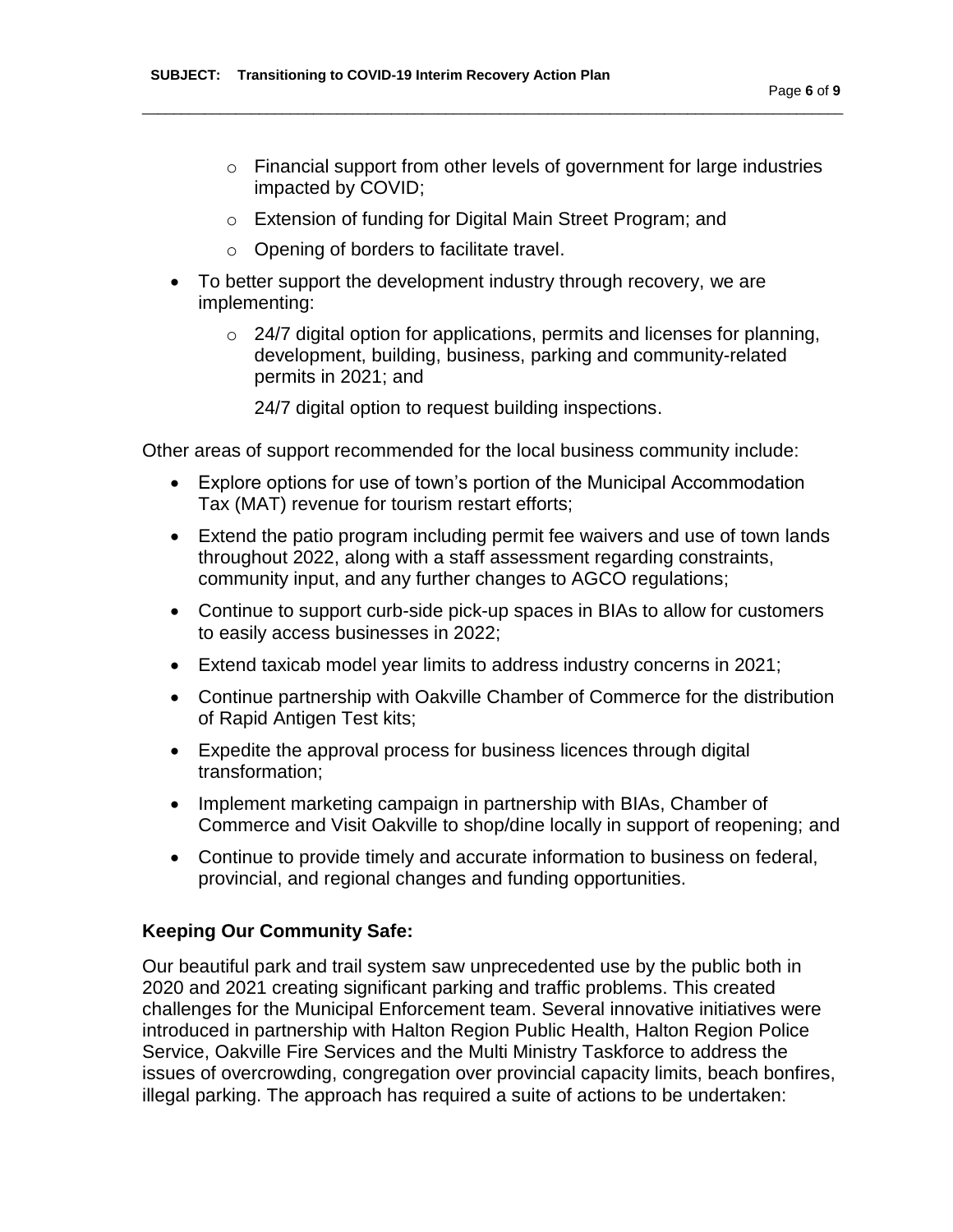• Review the temporary by-law framework created through the Emergency Order to determine continuance of specific bylaws;

\_\_\_\_\_\_\_\_\_\_\_\_\_\_\_\_\_\_\_\_\_\_\_\_\_\_\_\_\_\_\_\_\_\_\_\_\_\_\_\_\_\_\_\_\_\_\_\_\_\_\_\_\_\_\_\_\_\_\_\_\_\_\_\_\_\_\_\_\_\_\_\_\_\_\_\_\_\_\_\_\_\_\_\_\_\_\_\_\_\_

- Adapt the local safety strategy and resourcing needs to address current provincial restrictions and emerging community concerns;
- Continue to partner with Halton Police on the Police on Park Patrol (POPP) program that introduced patrol parks on weekends between June and September 2021 and evaluate how to provide stable, dedicated resourcing for the program;
- Continue enhanced mobile compliance officer program to be in effect until December 2021;
- Continue the Park ambassador program to provide positive compliance messaging in our parks and waterfront areas to be in effect until October 2021;
- Continue the special parking provision area program with designated no parking areas near parks and waterfront areas with higher fines to dissuade overuse and negative impacts on established neighbourhoods;
- Continue to participate on the Multi-Ministry Task Force in 2021;
- Continue a residential paid parking program to augment 15 free overnight parking permits issued to residents each year to address gaps caused by people working and staying at home in 2021; and
- Support virtual hearings and screenings for by-law and parking tickets.

#### **Keeping our Corporation Resilient:**

Our staff have continuously adapted to emerging circumstances that have been both unprecedented and fast moving. It is important to incorporate the innovations created to address aspects of the pandemic through a refresh of the Corporate Emergency Plan. The staff deployment model for the organization also needs to be reviewed to determine how functions have evolved, creation of hoteling options and collaborative spaces with updates of associated policies, standards and procedures. Town amenities need to be reviewed to ensure strong risk mitigations are in place for public and staff safety.

- Review options for the return of in person Council meetings and consideration of opportunities for public delegations in the fall of 2021;
- Review and reimagine the Corporate Emergency Plan, incorporating best practices, innovations and lessons learned from the Covid-19 pandemic in 2022;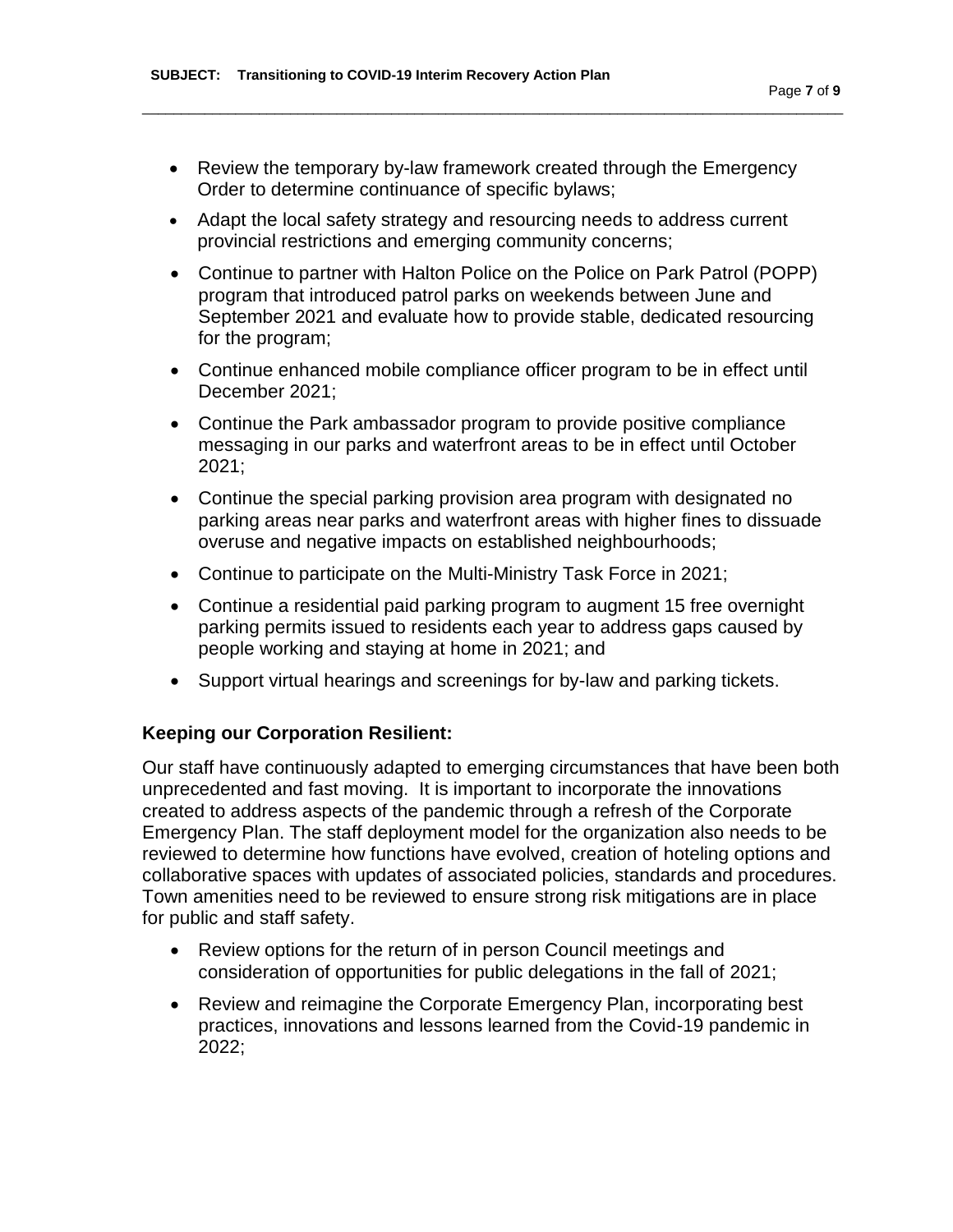Maintain current remote work arrangements for eligible staff until fall 2021. A hybrid service delivery model that combines remote and in person work options will be implemented by January 2022;

\_\_\_\_\_\_\_\_\_\_\_\_\_\_\_\_\_\_\_\_\_\_\_\_\_\_\_\_\_\_\_\_\_\_\_\_\_\_\_\_\_\_\_\_\_\_\_\_\_\_\_\_\_\_\_\_\_\_\_\_\_\_\_\_\_\_\_\_\_\_\_\_\_\_\_\_\_\_\_\_\_\_\_\_\_\_\_\_\_\_

- Implement a health risk mitigation approach for public amenities including the following:
	- o Enhance the health and safety of town facilities through the conversion to touchless washroom fixtures and HVAC upgrades in 2021; and
	- o Complete the remaining conversions in 2022.
- Adapt the corporate policy framework to reflect changing federal and provincial directives as required.

#### **Preserving our Strong Financial Health**:

The town has taken decisive action in a number of areas to mitigate the financial impact of the pandemic. On the operating side, savings in personnel, supplies and services, utilities and other expenses resulted due to temporary facility closures and modified service delivery. Also, a full-time staff redeployment plan was implemented which allowed the town to defer the hiring of various part-time and seasonal staff to further mitigate the impact. The town continues to keep various positions vacant and only fill critical positions. Lastly, a concerted effort by staff to reduce spending on non-essential and less critical activities resulted in significant savings. On the capital side, extensive reviews of capital projects were completed to prioritize the town's spending. To preserve our strong financial health, the town will:

- Continue to leverage federal and provincial funding opportunities for capital projects and invest in strategic infrastructure as both an economic stimulus and expansion of key community assets;
- Participate in the GTHA Recovery and Prosperity Alliance which include tables of senior municipal executives to discuss areas of interest: digital infrastructure, affordable housing, transit, procurement and sustainable finance. The GTHA CAOs group will identify opportunities -for municipalities to respond to mounting financial pressures on a short, medium and long term basis. Key areas of focus include:
	- o A review of the small business sub class;
	- $\circ$  Modernize policies that assist the GTHA without additional cost; and
	- $\circ$  Identification of new revenue approaches that can benefit the GTHA to meet non-transit pressures.
- Continue to mitigate operating expenses.